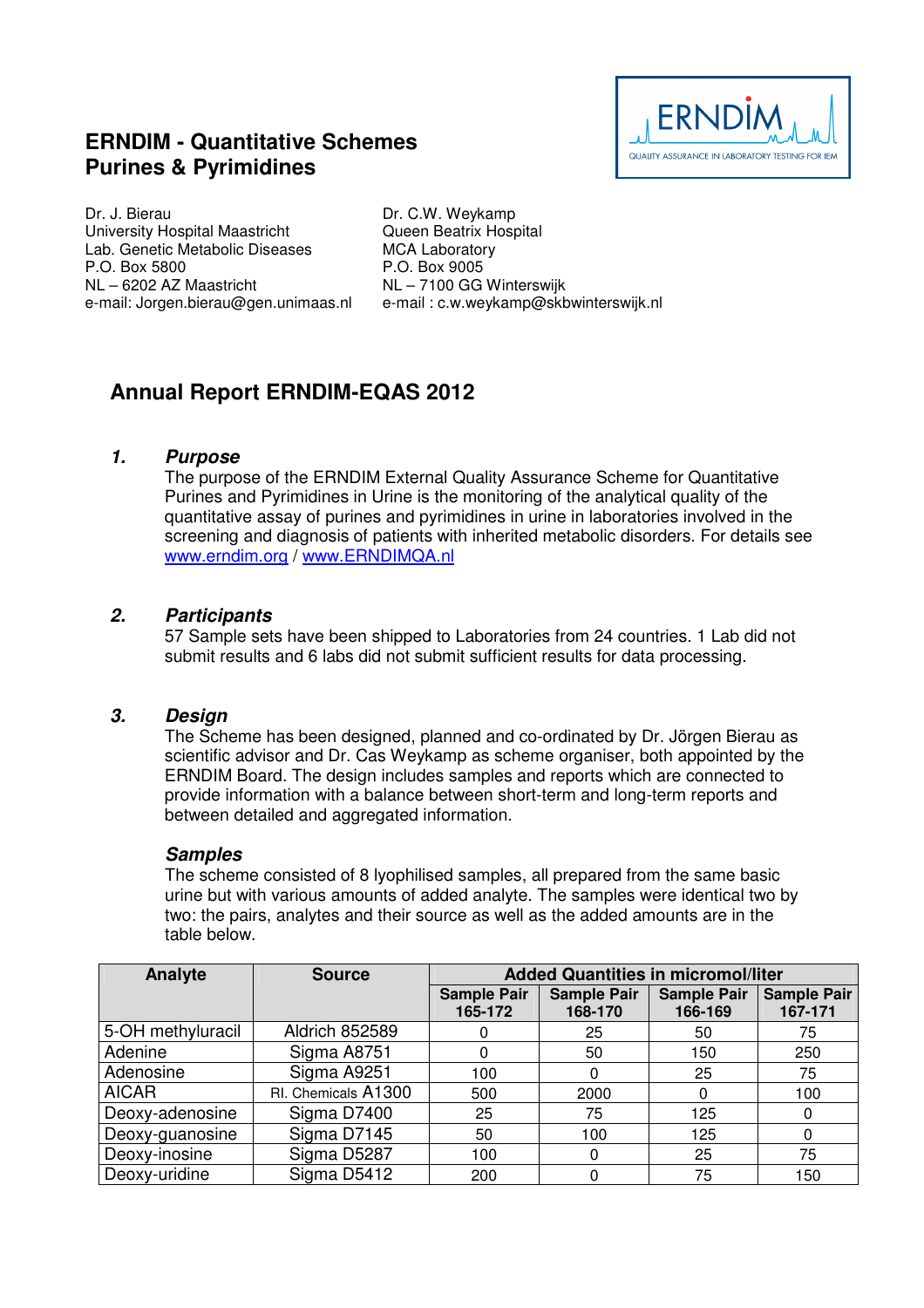| Dihydro-thymine | Ikemi L01996       | 50   | 125      | 250 | 0        |
|-----------------|--------------------|------|----------|-----|----------|
| Dihydro-uracil  | Sigma D7628        | 2000 | 5000     | 0   | 500      |
| Guanosine       | Sigma G6752        | 75   | 125      | 200 | 0        |
| Hypoxanthine    | Sigma H9377        | 0    | 75       | 150 | 250      |
| Inosine         | <b>Sigma I4125</b> | 100  | $\Omega$ | 25  | 50       |
| Orotic Acid     | <b>Sigma O2875</b> | 1500 | 3000     | 0   | 750      |
| Orotidine       | Sigma O9505        | 28   | 0        |     | 21       |
| Pseudo-uridine  | Berry & Ass 11080  | 50   | 150      | 200 | $\Omega$ |
| Thymidine       | Sigma T9250        | 0    | 25       | 50  | 100      |
| Thymine         | Sigma T0376        | 200  | $\Omega$ | 75  | 150      |
| Uracil          | Sigma U0750        | 500  | 1000     | 0   | 200      |
| Xanthine        | Sigma X4002        |      | 50       | 125 | 250      |

## **Reports**

All data-transfer, the submission of data as well as request and viewing of reports proceeded via the interactive website www.erndimqa.nl which can also be reached through the ERNDIM website (www.erndim.org).

An important characteristic of the website is that it supplies short-term and long-term reports. Short-term reports are associated with the eight individual specimens, for each of which there has been a specific deadline in the year 2012. Two weeks after the respective deadlines participants could request their reports and as such had eight times up-to-date information on their analytical performance. Although technically not required (the website can work with a delay time zero) a delay time of 14 days has been chosen to enable the scientific advisor to inspect the results and add his comment to the report. Contrary to the fast short-term report is the annual long-term report. The annual report is based on the design-anchored connection between samples which enables to report a range of analytical parameters (accuracy, precision, linearity, recovery and interlab dispersion) once an annual cycle has been completed. The annual report is discussed below.

A second important characteristic of the website is the wide range in aggregation of results which permits labs to make an individual choice for detailed and/or aggregated reports. The most detailed report which can be requested from the website is the "Analyte in Detail" which shows results of a specific analyte in a specific sample (176 such Analyte-in-Detail-reports can be requested in the year 2012 cycle). A more condensed report is the "Current Report" which summarizes the performance of all analytes in a specific sample (8 such Current Reports can be requested in 2012). The highest degree of aggregation has the Annual Report which summarizes the performance of all analytes of all 8 samples (1 such Annual-Report can be requested in 2012). Depending on their position in the laboratory one can choose to have a glance at only the annual report (managers) or at all 176 detailed reports (technicians).

## **4. Discussion of Results in the Annual Report 2012**

In this part the results as seen in the annual report 2012 will be discussed. Subsequently we will regard accuracy, recovery, precision, linearity, interlab CV and crosssectional relations. Please print your annual report from the Interactive Website when you read the "guided tour" below and keep in mind that we only discuss the results of "all labs": it is up to you to inspect and interprete the specific results of your laboratory.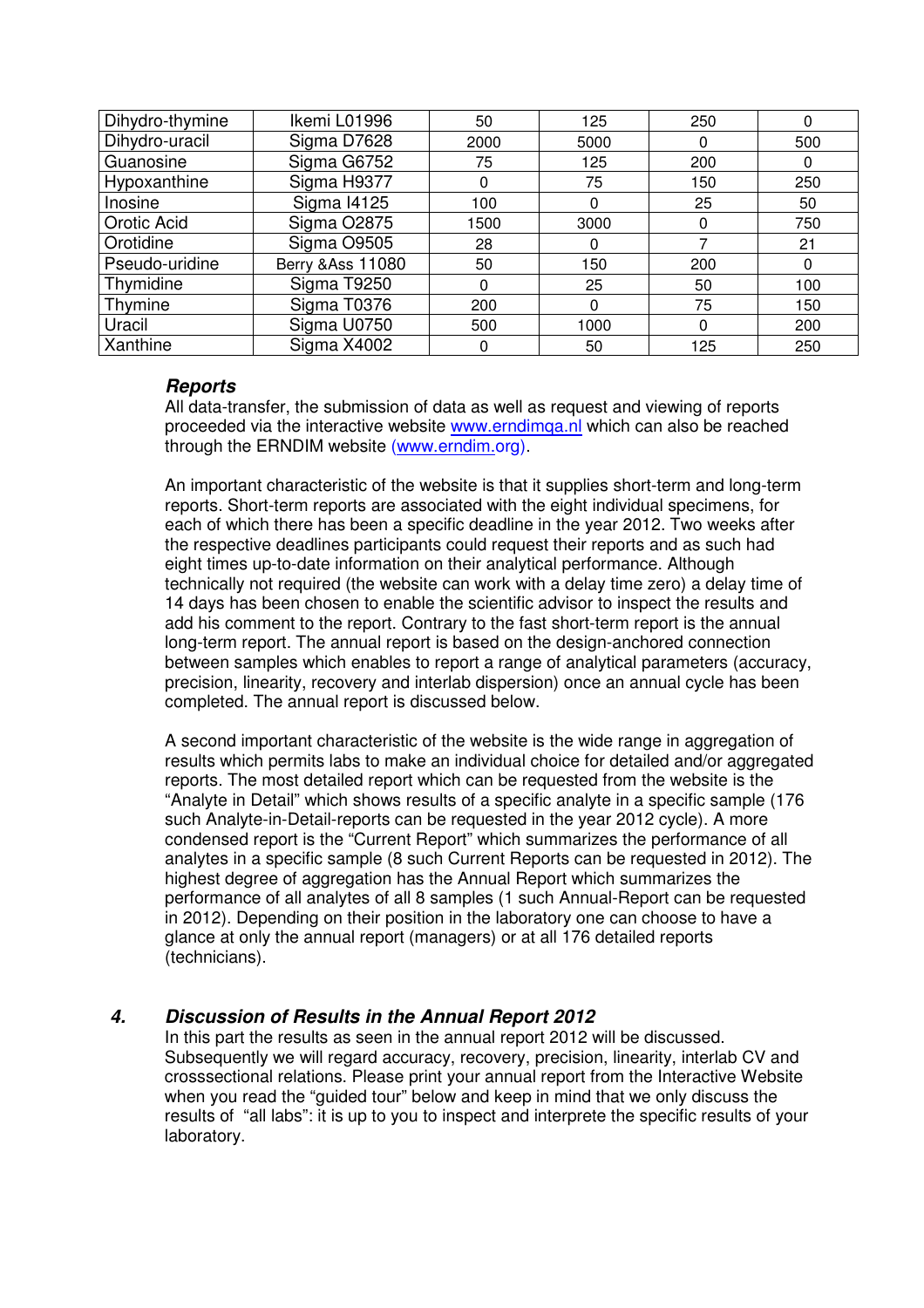## **4.1 Accuracy**

A first approach to describe the accuracy is comparison of your mean outcome in the eight samples with the mean of all labs. This is shown in the columns "your lab" and "all labs" under the heading "Accuracy", respectively. For Adenine the mean of all labs is 100 micromol/Liter with which you can compare the mean of your lab.

## **4.2 Recovery**

A second approach to describe accuracy is the percentage recovery of added analyte. In this approach it is assumed that the recovery of the weighed quantities is the target value. The correlation between weighed quantities as added to the samples (on the x-axis) and your measured quantities (on the y-axis) has been calculated. The slope of the correlation multiplied with 100% is your recovery of the added amounts. Outcome for your lab in comparison to median outcome of all labs is shown in the column "Recovery" in the annual report. For all labs the recovery ranges from 87% for adenine to 103% for adenosine. The overall recovery is 98%.

## **4.3 Precision**

Reproducibility is an important parameter for quality in the laboratory and is encountered in the schemes' design. Samples come in pairs which can be regarded as duplicates from which CV's can be calculated (Intra Laboratory CV as indicator for reproducibility). Outcome for your lab in comparison to the median of all labs is shown in the column "Precision" of the Annual Report. Precision ranges from 3.5% for creatinine to 15.7% for 5-OH methyluracil. The overall intralab CV is 8.7%.

## **4.4 Linearity**

Linearity over the whole relevant analytical range is another important parameter for analytical quality. Again this is encountered in the schemes' design. With weighed quantities on the x-axis and your measured quantities on the y-axis the coefficient of regression ( r ) has been calculated. Outcome for your lab in comparison to the median of all labs is in the column "Linearity" of the annual report. It can be seen that the coefficient of regression ranges from 0.962 for 5-OH methyluracil to 0.999 for uric acid.

## **4.5 Interlab CV**

For comparison of outcome for one patient in different hospitals and for use of shared reference values it is relevant to have a high degree of harmonization between results of various laboratories. Part of the schemes' design is to monitor this by calculating the Interlaboratory CV. This, along with the number of laboratories who submitted results, is shown in the column "Data All labs" in the Annual Report. It can be seen that most laboratories submitted results for hypoxanthine (49) whereas only 13 labs assayed dihydro-uracil. The Interlab CV ranges from 8.38% for adenosine to 46.4% for AICAR. The mean Interlab CV for all analytes is 20.5%.

## **4.6 Cross Sectional Relations**

The various parameters as described above often have an interrelation: often more than one parameter directs towards good or bad analytical control. This pattern, clearly seen in the other ERNDIM schemes is less prominent in the Purines and Pyrimidines.

## **4.8 Your performance: red and green flags**

After some years of discussion and planning a system to judge performance of individual laboratories is implemented starting from January 2009. In the annual report of an individual laboratory red flags indicate poor performance for accuracy,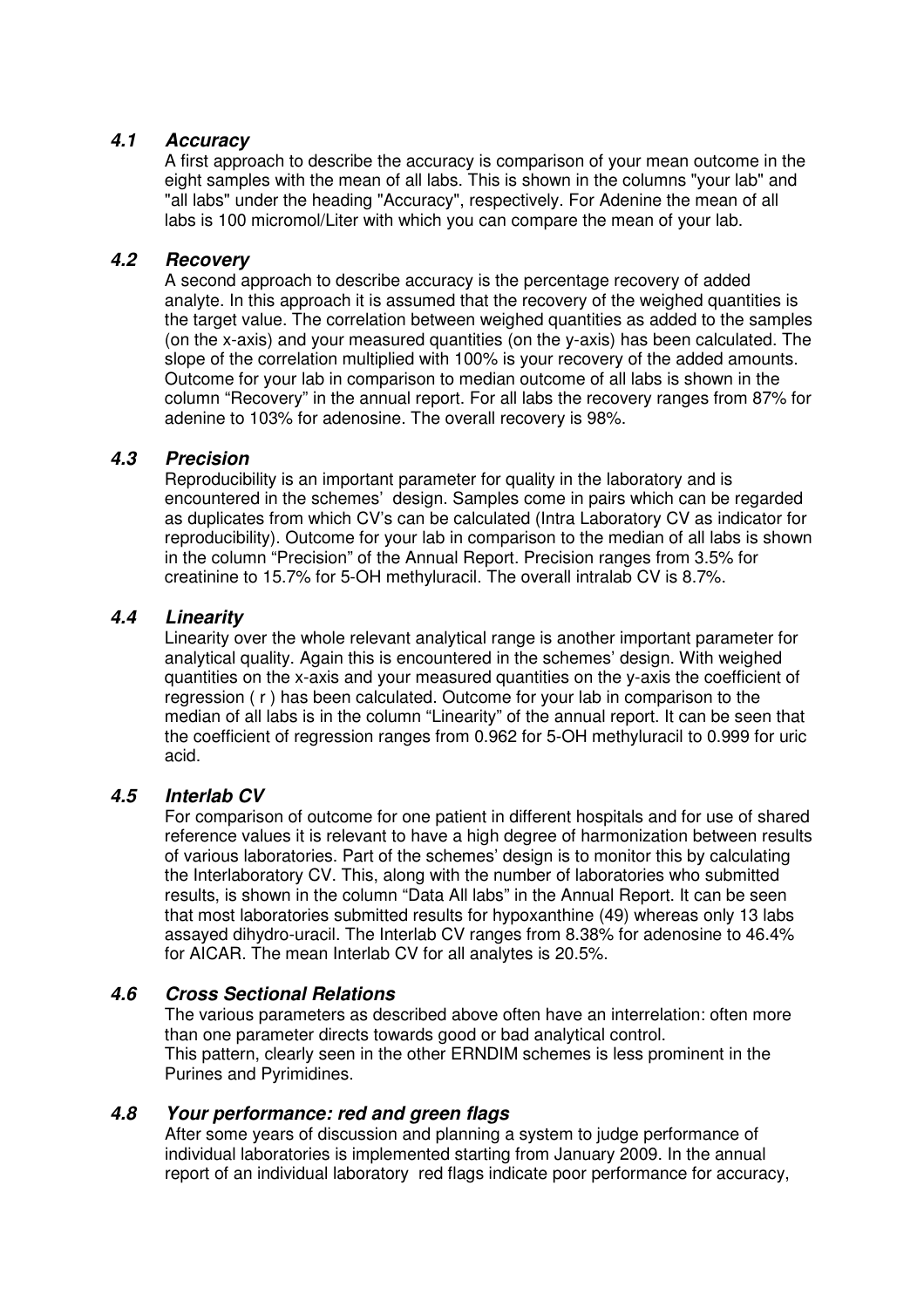precision, linearity and recovery. Analytes with satisfactory performance for at least three of the four parameters (thus no or only one red flag or no result) receive a green flag. Thus a green flag indicates satisfactory performance for analysis of that particular analyte while a red flag indicates that your laboratory has failed to attain satisfactory performance. Criteria for red flags can be found in the general information on the website (general information; interactive website, explanation annual report).

## **4.9 Poor Performance Policy**

A wide dispersion in the overall performance of individual laboratories is evident. Table 2 shows the percentage of red flags observed. 26% of the laboratories have no red flag at all and thus have attained excellent overall performance. In contrast, at the other extreme there are also 4% of laboratories with more than 25% red flags. Following intensive discussion within the ERNDIM board and Scientific Advisory Board (SAB) and taking into account feedback from participants we have been able to agree on a harmonised scoring system for the various branches of the Diagnostic Proficiency schemes and qualitative schemes. We have also tested a scoring system for the quantitative schemes as described in our Newsletter of Spring 2009. In parallel to this the SAB has agreed levels of adequate performance for all the schemes and these will be re-evaluated annually. The scoring systems have been carefully evaluated by members of the SAB and have been applied to assess performance in our schemes from 2007 onwards. The ERNDIM Board has decided that the Scientific Advisor will judge the performance of the individual laboratories based on these levels of satisfactory performance and issue a letter of advice of failure to achieve satisfactory performance to those laboratories which do not achieve satisfactory performance. The letter is intended to instigate dialogue between the EQA scheme organiser and the participating laboratory in order to solve any particular analytical problems in order to improve quality of performance of labs in the pursuit of our overall aim to improve quality of diagnostic services in this field.

| % Red Flags seen<br>in Annual Report | <b>Percentage Labs</b><br>In this Category | <b>Cumulative Percentage</b><br><b>Of Labs</b> |
|--------------------------------------|--------------------------------------------|------------------------------------------------|
| >25%                                 | 4%                                         | 4%                                             |
| $20 - 25%$                           | 6%                                         | 10%                                            |
| $15 - 20%$                           | 4%                                         | 14%                                            |
| $10 - 15%$                           | 12%                                        | 26%                                            |
| $5 - 10%$                            | 16%                                        | 42%                                            |
| $0 - 5%$                             | 32%                                        | 74%                                            |
| $0\%$                                | 26%                                        | 100%                                           |

Table 2. Percentage Red Flags

## **4.10 Certificates**

As for other schemes the performance as it is indicated by the red/green flags in the individual laboratories annual report is summarised in the new style of annual participation certificate. The certificate lists the total number of purines and pyrimidines in the scheme, the number for which results have been submitted and the number for which satisfactory performance has been achieved. It is important to bear in mind that the certificate has to be backed up by the individual annual report in the case of internal or external auditing.

#### **5. Summary**

The purpose of the ERNDIM scheme for Purines and Pyrimidines is the monitoring of the analytical quality of the quantitative assay of these compounds in urine**.** The interlaboratory CV has gradually decreased throughout the years. It used to be 30 to